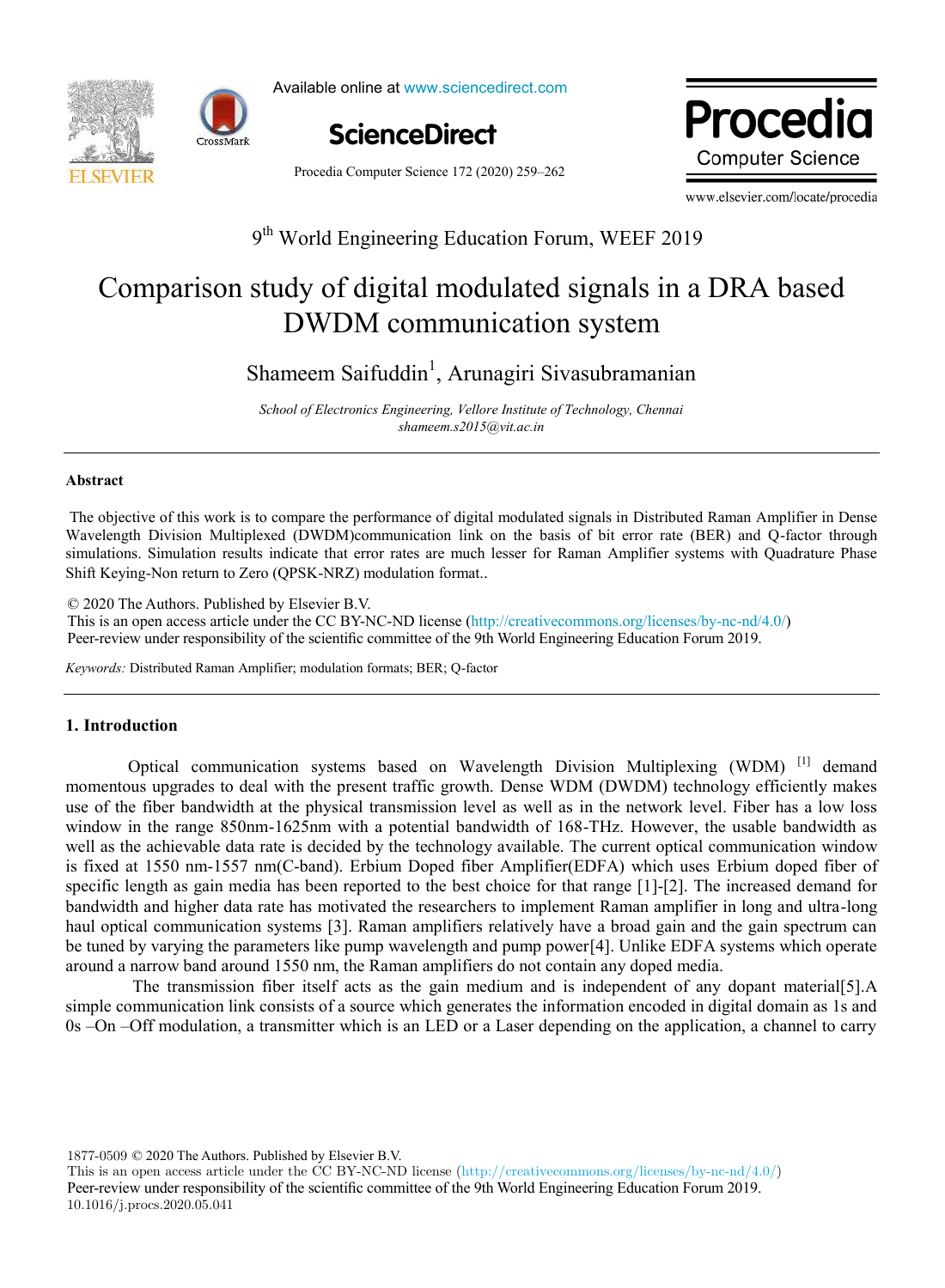the information (a multimode fiber for small distance transmission or a single mode fiber for long distance transmission), optical amplifiers to provide gain in the optical domain and a receiver including a photo diode followed by a trans-impedance amplifier.

The largest transmission line rate is decided by how fast the laser be turned on/off and how fast can the receiver and the corresponding trans-impedance amplifier electronics work. According to the current state of art, the maximum rate is limited to 60 GHz, beyond which it is difficult to modulate with the current systems[6]. Here we choose lower order modulation formats such as Binary Phase Shift Keying(BPSK), QPSK and On-Off Keying(OOK) with Non return to zero (NRZ) modulation format for our study as higher order modulation format like 16 –Quadrature Amplitude Modulation(QAM) requires very high Optical Signal to Noise Ratio (OSNR) at the receiving section to recover the data successfully in long distance communication links[7].

#### **2. Simulation Setup**

The simulations were performed in RSoft OptSim software. The simulation setup consists of 80 Gbps, 8 channel DWDM communication link with a bit rate of 10 Gbps. Three setups with different modulation formats mentioned above were analysed for a communication link of 80 km length. It has been previously demonstrated that the NRZ format shows better performance when compared to RZ formats for distributed amplification[8].



Fig. 1. Block diagram of the simulation setup



Fig. 2. Different Modulation formats (a) OOK-NRZ (b) BPSK-NRZ and (c) QPSK-NRZ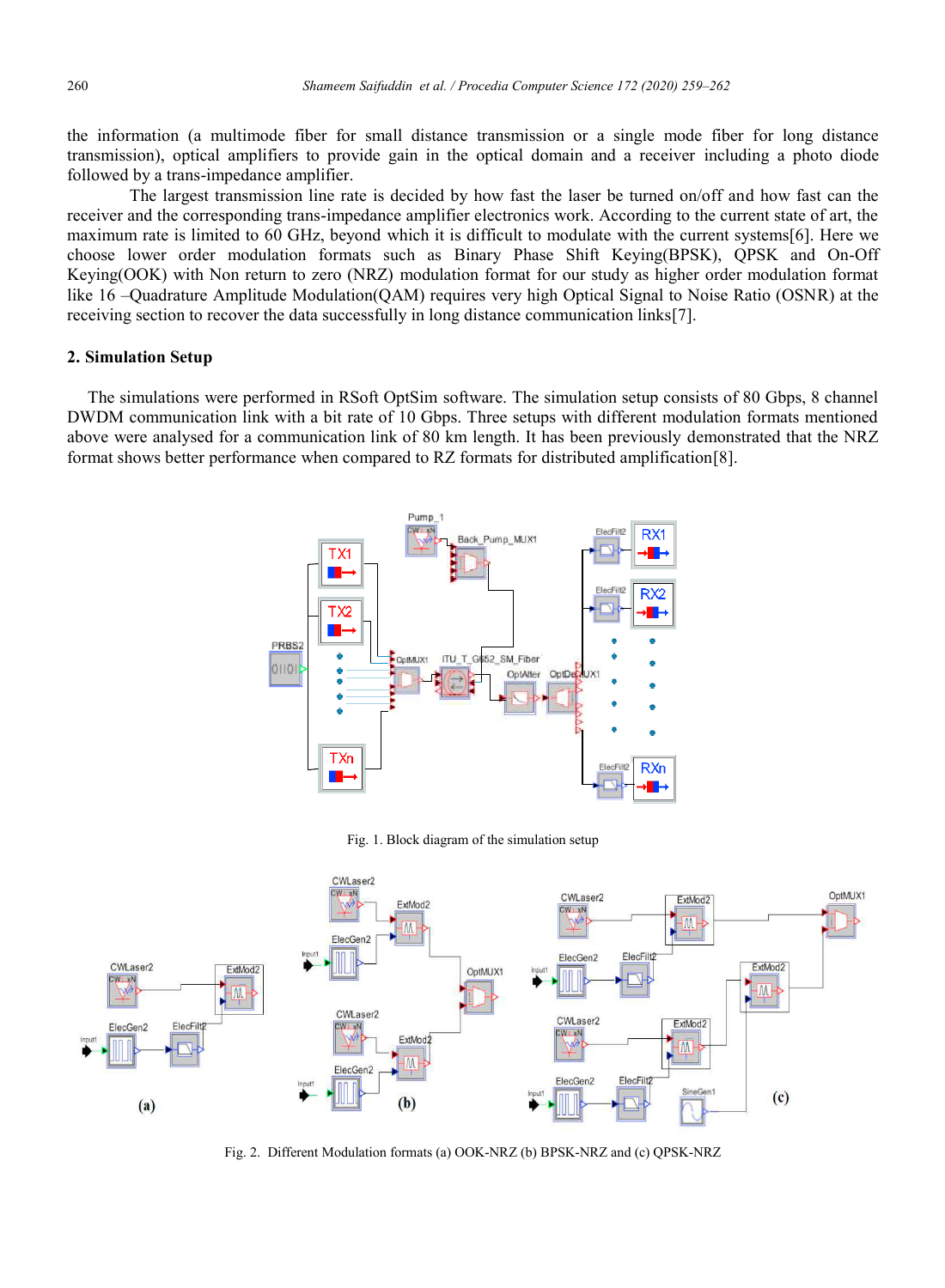A single counter-propagating pump at 1450 nm wavelength with 0.5 W power is considered, as the direction of the pump will not affect the signal propagation. Fig1 shows the block diagram of the setup. An attenuation factor of 24 dB is used for all the setups. Fig. 2 shows the expanded block of the different modulation formats used for the simulation.

## **3.Equations**

In this paper, the comparison of the digital modulated signals in DRA based WDM communication system is done by calculating the BER (bit error rate) and Q factor (quality factor). The gain of the amplifier which is the measure of how much the signal is amplified is given in equation (1) [9]. Noise figure(NF) is the measure of degradation occurred to the signal after amplification and it can be defined as the ratio of input SNR at the input with the SNR calculated at the output. SNR is shown in equation (2). For better performance, the gain of the amplifier should be high and the noise figure should be low. When a signal is transmitted over a long distance through a communication channel BER should be the least value possible and Q factor should be high. Bit error rate can be related to SNR as in equation (3)

The gain of the amplifier is calculated as [10]

 $G = 10\log(\exp(qPpL))$  (1) where, *Pp*: pump power in Watts *L*: fiber length (m) *g*: Raman gain coefficient.

Signal to Noise Ratio(SNR) is given by equation

$$
SNR = 10log_{10} \left( \frac{Signal Power}{Noise Power} \right) \tag{2}
$$

$$
BER \sim \frac{1}{SNR} K^{\wedge}
$$
, where  $K^{\wedge}$  is specific subcarrier index (3)

#### **4. Results and Discussion**

The performance of Distributed Raman amplifier in a DWDM communication link for different modulation formats via. OOK, BPSK and QPSK were compared. The BER performance and Q-factor is evaluated for each of the source wavelengths and is plotted in Fig. 3. From the graph, it may be observed that QPSK modulation format is showing better performance than the other formats. The measured gain and noise figure is shown in the Table1.

| Modulation<br>Format | Gain (dB) | Noise Figure<br>(dB) |
|----------------------|-----------|----------------------|
| OOK                  | 21.10     | 2.35                 |
| <b>BPSK</b>          | 21.65     | 2.35                 |
| <b>OPSK</b>          | 17.09     | 145                  |

Table.1: Gain and noise figure as a function of different modulation formats